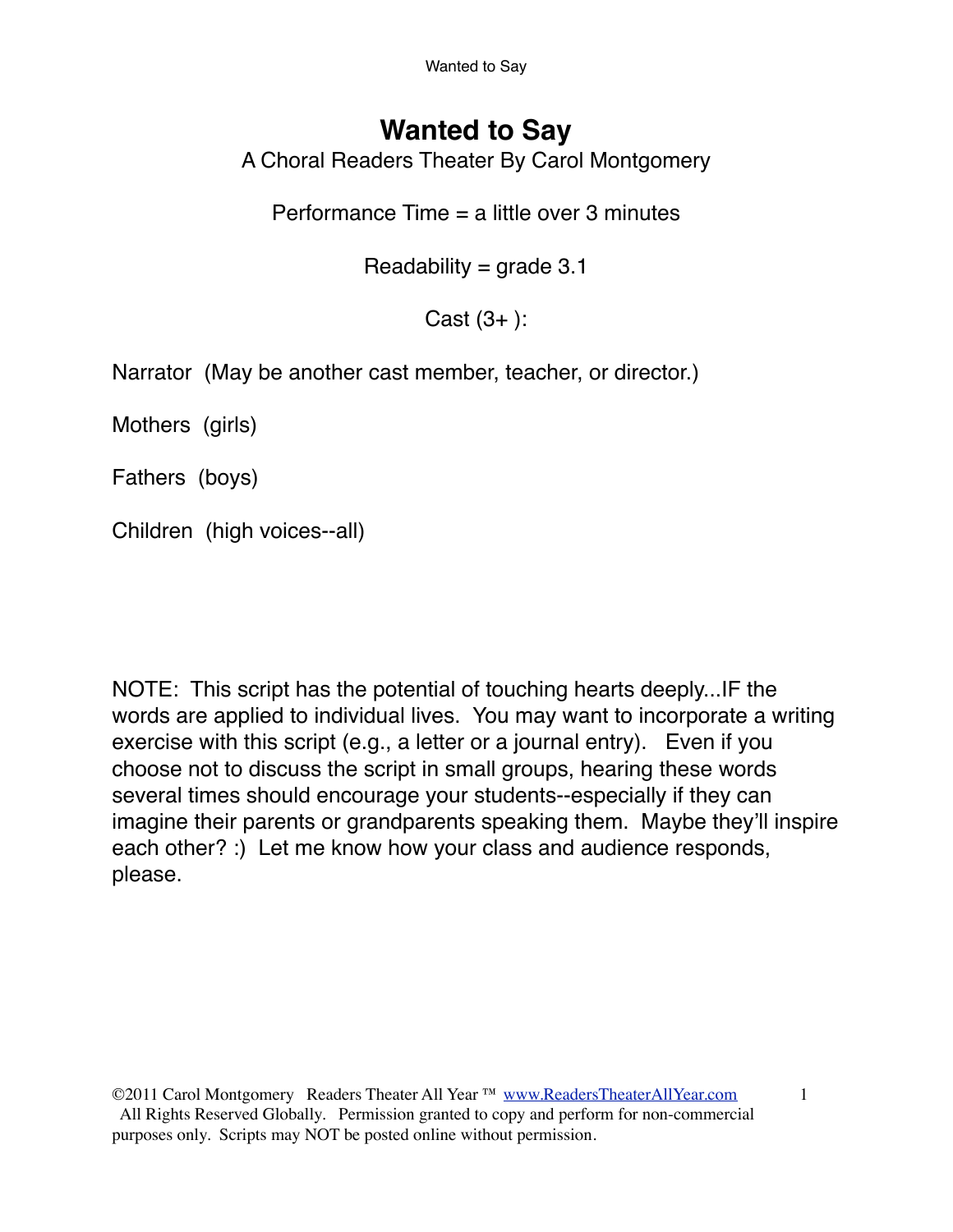# **Wanted to Say**

A Choral Readers Theater By Carol Montgomery

**Narrator:** Here are a few words our parents OR grandparents may have wanted to say, but never did--or never could. The guys represent the voices of fathers, the girls represent the voices of mothers, and the two groups reading together represent the voices of the children.

**Fathers:** Enjoy life!

**Mothers:** And vegetables!

**Children:** *(high voices)* Okay.

**Mothers:** Sing!

**Fathers:** Whistle!

**Children:** *(high voices)* Teach me?

**Fathers:** Sure!

**Mothers:** Stop to study a flower...a tree...or a rock.

**Fathers:** Watch ants. They'll teach you something.

**Children:** *(high voices)* What?

**Mothers:** Working hard.

**Fathers:** And saving...which reminds me...

**Children:** (*high voices)* Yes?

**Fathers:** Save your money and fight debt!

©2011 Carol Montgomery Readers Theater All Year ™ [www.ReadersTheaterAllYear.com](http://www.ReadersTheaterAllYear.com) 2 All Rights Reserved Globally. Permission granted to copy and perform for non-commercial purposes only. Scripts may NOT be posted online without permission.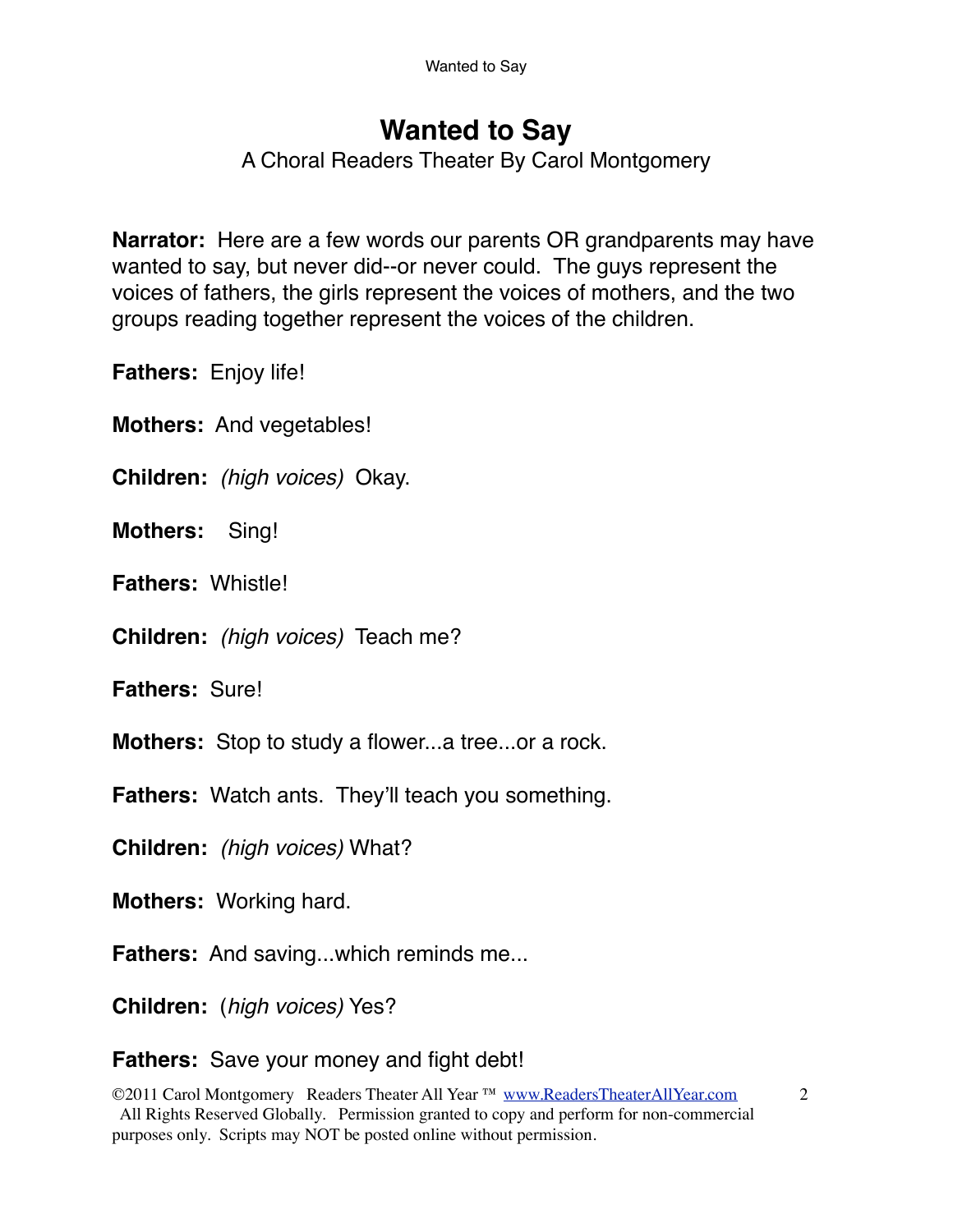- **Children:** (*high voices)* What's debt?
- **Mothers:** Owing money to someone.
- **Children:** *(high voices)* I see.
- **Fathers:** It's like being a slave.
- **Children:** (*high voices)* Oh, no!
- **Mothers:** You'll be fine, Honey.
- **Fathers:** Just take care of your money... AND your body.
- **Children:** (*high voices)* Okay.
- **Mothers:** And, be nice to your brother, sister, friend, bus driver....
- Fathers: And the police. They're your friends.
- **Children:** (*high voices)* I'll try.
- **Fathers:** Respect everyone.
- **Children:** (*high voices)* Even the bully?
- **Mothers:** Bullies are just hurting inside.
- **Fathers:** Tell them what you know is right. And, get help.
- **Mothers:** We're here for you.
- **Children:** (*high voices)* I know.
- **Fathers:** *(smiling)* Smile!

<sup>©2011</sup> Carol Montgomery Readers Theater All Year ™ [www.ReadersTheaterAllYear.com](http://www.ReadersTheaterAllYear.com) 3 All Rights Reserved Globally. Permission granted to copy and perform for non-commercial purposes only. Scripts may NOT be posted online without permission.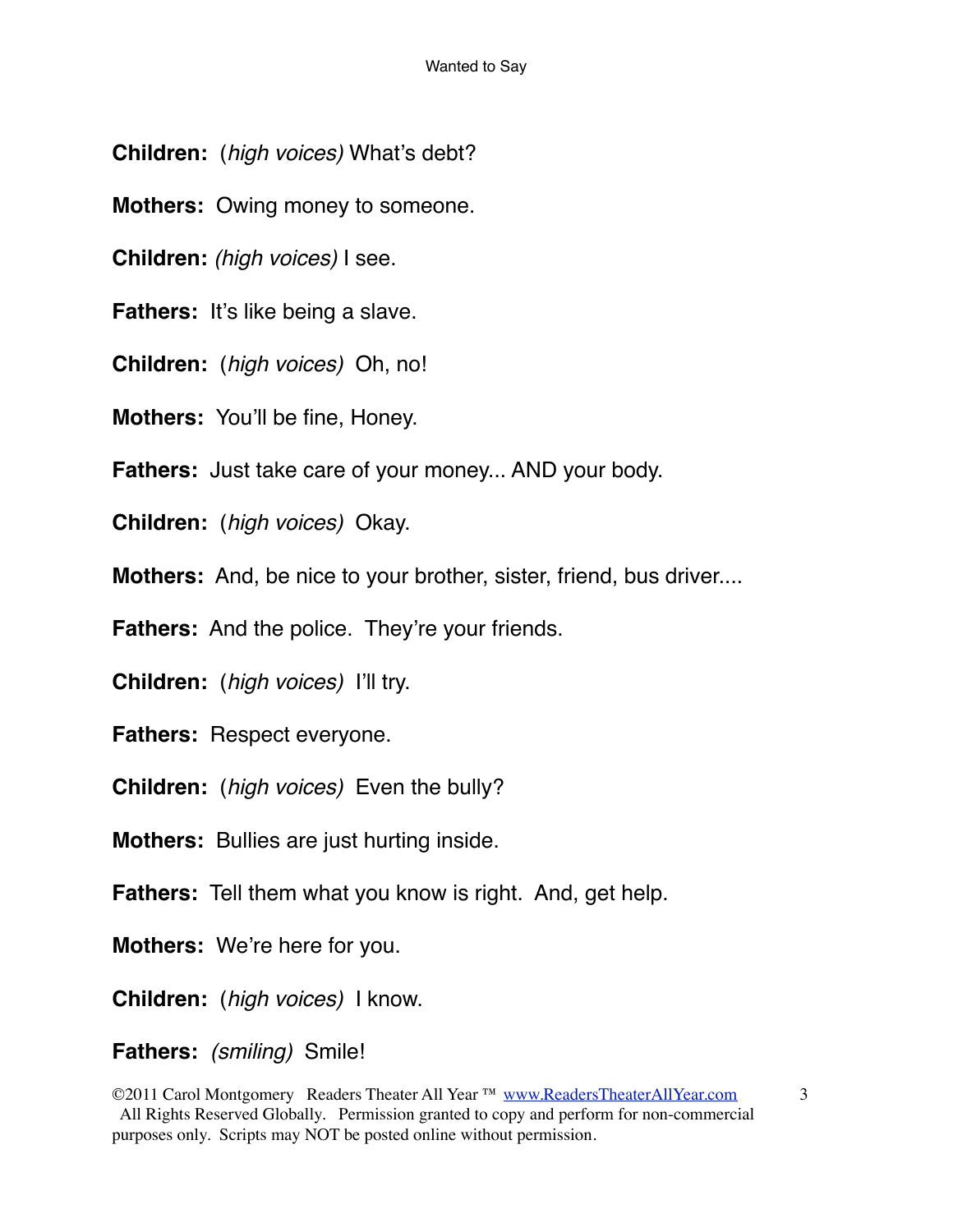- **Mothers:** *(smiling)* Your smile is a gift.
- **Children:** *(smiling)* Then, I'll smile more!
- **Fathers:** Love others--a lot!
- **Mothers:** But remember, words can hurt.
- **Children:** *(sad)* I know.
- **Fathers:** Even my words have hurt you. I'm so sorry.
- **Mothers:** And, I was wrong to yell at you. Will you forgive me?
- **Children:** (*high voices*) Yes, I forgive you.
- **Fathers:** Will you forgive me, too?
- **Children:** *(high voices)* Yes, I forgive you, too.
- **Fathers:** I LOVE you--really.
- **Mothers:** I love you, too.
- **Children:** *(high voices)* You do?
- **Fathers:** Yes, I really love you.
- **Mothers:** And, I will always love you.
- **Children:** *(high voices)* That makes me happy!
- **Fathers:** No matter what anyone has said, you're NOT a failure!
- **Mothers:** You're important! Your feelings are important, too.

<sup>©2011</sup> Carol Montgomery Readers Theater All Year ™ [www.ReadersTheaterAllYear.com](http://www.ReadersTheaterAllYear.com) 4 All Rights Reserved Globally. Permission granted to copy and perform for non-commercial purposes only. Scripts may NOT be posted online without permission.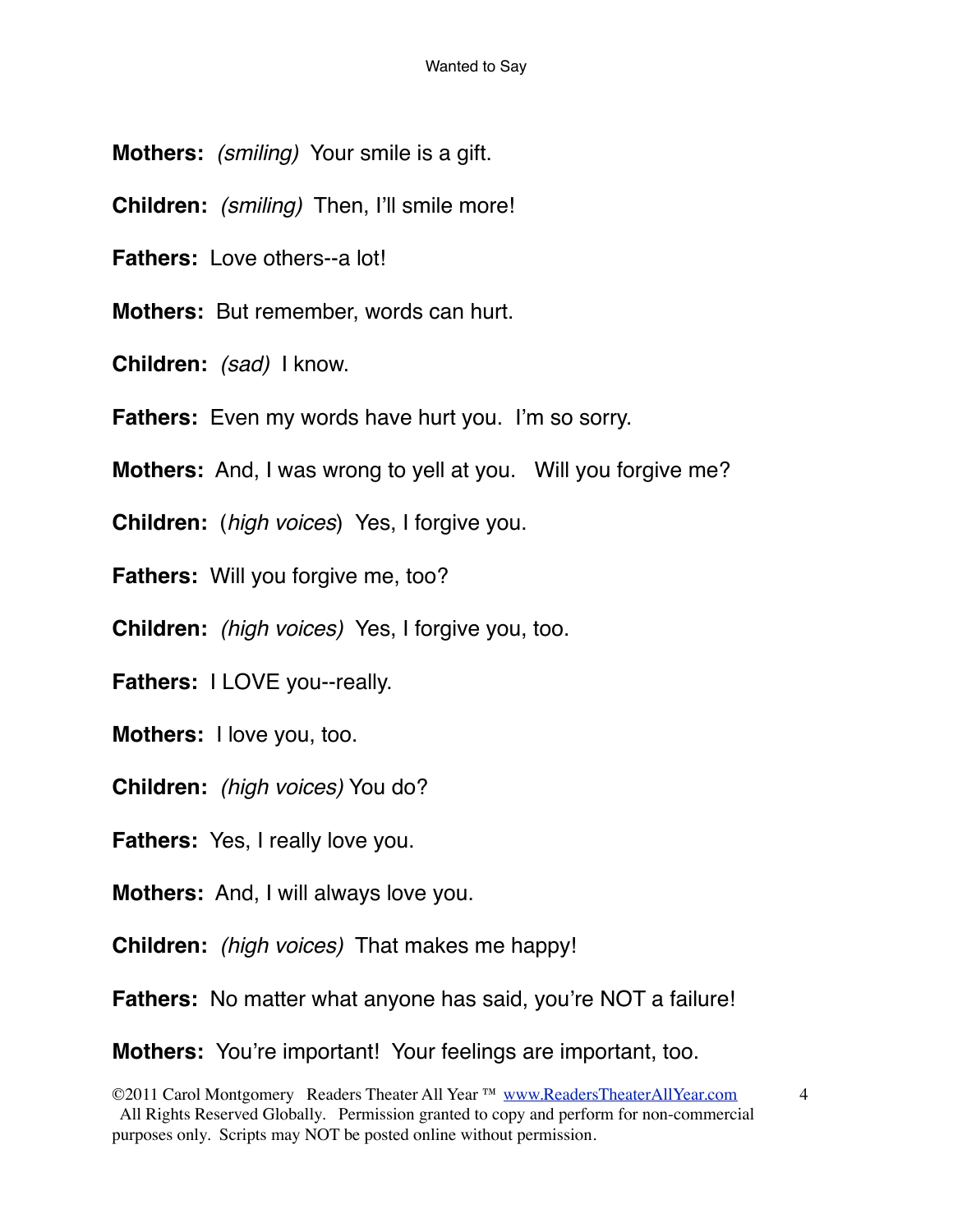**Fathers:** And, you're a beautiful treasure.

**Mothers:** You have an unlimited future.

**Fathers:** You'll go far.

**Children:** (*high voices)* Wow!

**Mothers:** I believe in you.

**Fathers:** Dream BIG!

**Children:** (*high voices)* I'll try.

**Mothers:** I'm so glad you're in our family.

**Fathers:** Thank you for forgiving me.

**Children:** *(high voices)* You're welcome. You know what?

**Fathers:** What?

**Children:** (*high voices)* I'm hungry.

**Mothers:** Time for cookies!

**Children:** (*high voices)* You're so sweet, Mama.

**Mothers:** You, too, Sugar.

**Fathers:** What about me?

**Children:** *(high voices)* Moms are sweet and...

### **Fathers:** And?

©2011 Carol Montgomery Readers Theater All Year ™ [www.ReadersTheaterAllYear.com](http://www.ReadersTheaterAllYear.com) 5 All Rights Reserved Globally. Permission granted to copy and perform for non-commercial purposes only. Scripts may NOT be posted online without permission.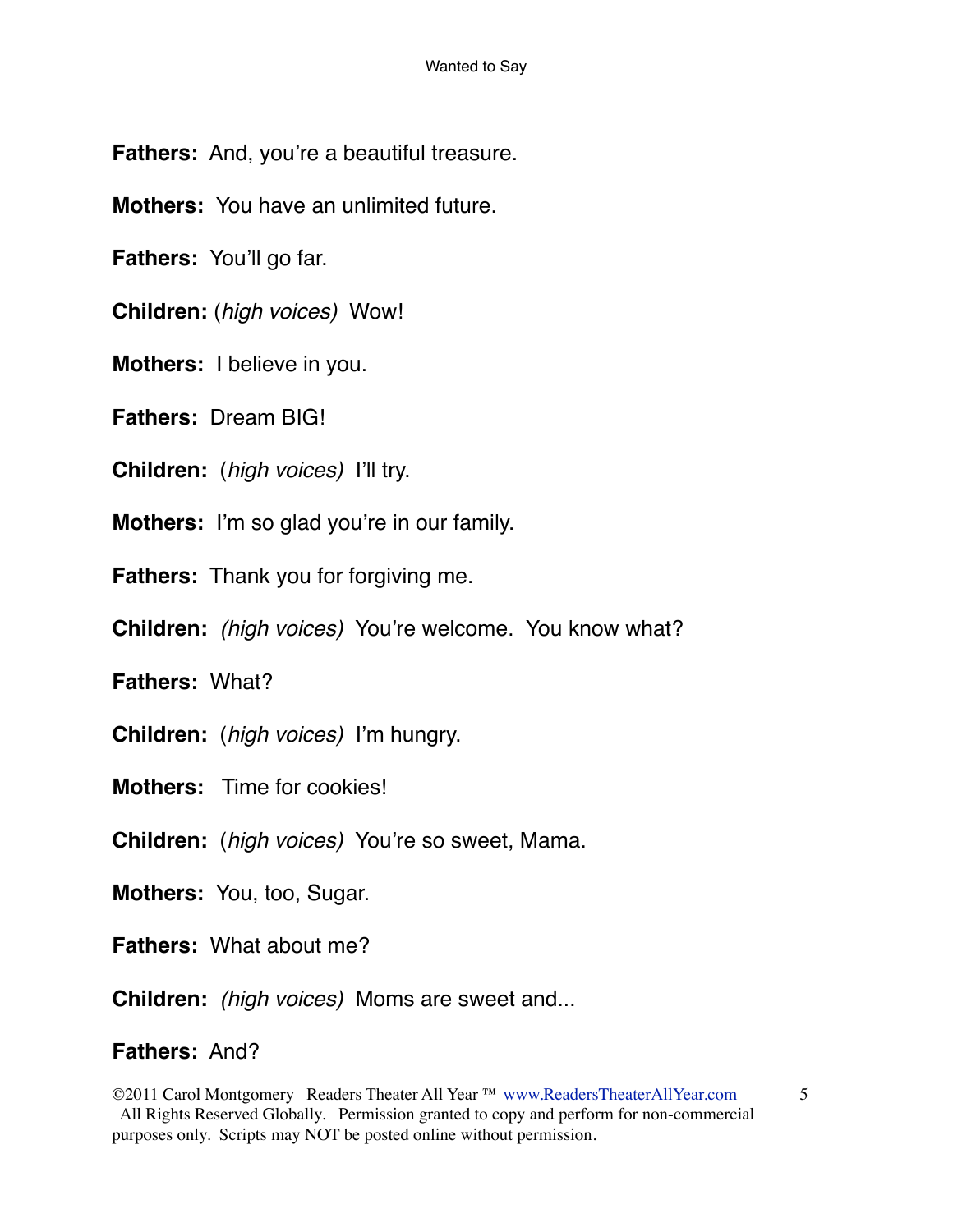**Children:** (*high voices)* And dads are extra, extra, extra special!

**Fathers:** (*smiling)* And you're one of a kind!

**Children:** *(high voices)* Thanks! So are you! Want to thumb wrestle?

Fathers: You're on! Winner gets an extra cookie!

**Children:** *(high voices)* Let me win, okay?

**Fathers:** Because I love you?

**Children:** *(high voices)* No, because I want the extra cookie!

**Narrator:** The End.